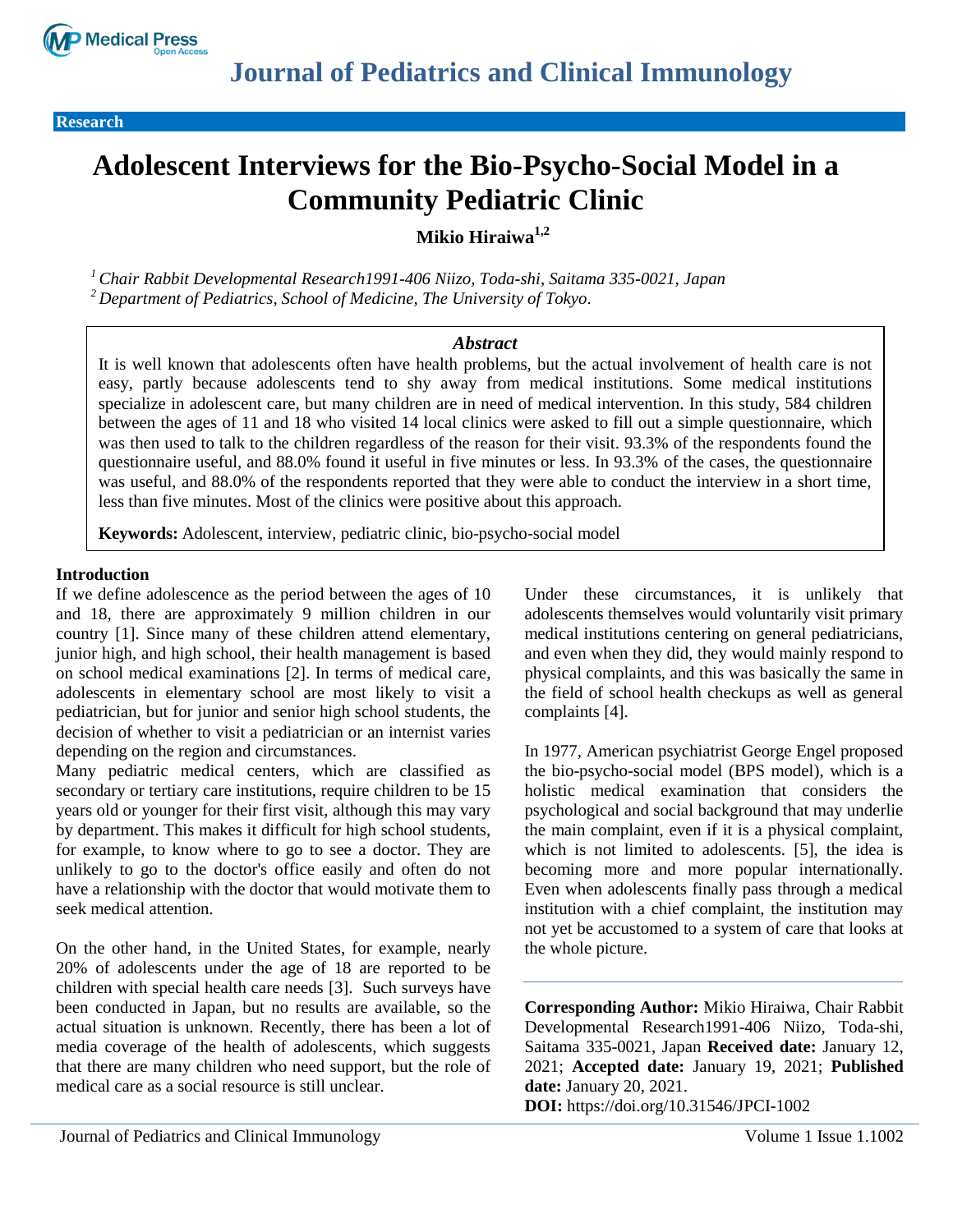When adolescents visit a medical institution, it is necessary to consider not only the main physical complaints but also the psychological and social problems behind them.

If it becomes possible to conduct interviews with adolescents in community pediatric clinics, taking into account the BPS model, medical institutions may become an accessible social resource for adolescents in our country. With the ultimate goal of creating such a system, we conducted a pilot study of a simple questionnaire-based interview with the help of doctors in a community pediatric clinic, with the BPS model in mind, and we report an overview of the study.

## **Subjects and Methods**

The author asked for the cooperation of 15 physicians who were available, and 14 physicians, excluding one who declined for health reasons, cooperated in this study. All the doctors were in the 11 prefectures of Japan, mainly in their 60s, with 10 males and 4 females in pediatrics as their main departments. We obtained an understanding of the BPS model by reading the questionnaire and the explanation of the BPS model based on the questionnaire [6] before the survey.

The survey period was from July 20 to August 30, 2019. We conducted the survey from July 20 to August 30, 2019, with the help of a questionnaire and an interview with the children who visited the cooperating clinic during the above period, including children who were not attending school or free school. When explanations to parents were required, a document [7] was distributed.

3) Questionnaire development: To develop the questionnaires for the children, questions 1 and 2 were sent to Bright Futures [8], question 5 to Understood [9], question 7 to David Morgan Education [10], and question 9 to Numerous [11]. Question 15 was developed with reference to the paper by Richard Aukett et al. [12], and the others were developed with reference to the HBSC (Health Behavior in School-age Children) questionnaire by WHO-Euro [13].

The children who cooperated were given the questionnaire shown in Table 1 and asked to fill in the questionnaire, and the results of the questionnaire were reviewed during the examination. After the examination, the children were asked to fill out the post-interview questionnaire as shown in Table 2. The author was asked to send the questionnaires to the children after the survey period and to answer the post-survey questionnaire [14], which asked for their impressions of the survey as a whole.

The author entered the author's age, gender, and information on the medical institutions where the children were examined, the results of the children's questionnaire, and the post-interview questionnaire into Microsoft Excel 2013 and deleted all other personal information.

**Table 1:** Questionnaire conducted.

| <b>radic 1.</b> Questionnane conducted.                                                                                    |
|----------------------------------------------------------------------------------------------------------------------------|
| Recent Mood and Life Survey                                                                                                |
| What is your favorite food $($ )?                                                                                          |
| 1. Do you have a smartphone for yourself?                                                                                  |
| $1)$ Yes, $2)$ No, $3)$ I don't know.                                                                                      |
| 2. Do you eat with your family?<br>1) Yes, 2) No, 3) I don't know.                                                         |
| 3. Do you like school?<br>1) Yes, 2) No, 3) I don't know.                                                                  |
| 4. Is schoolwork a burden on you?<br>1) Yes, 2) No, 3) I don't know.                                                       |
| 5. Have you ever found it difficult to listen to your teachers or<br>friends at school?<br>1) Yes, 2) No, 3) I don't know. |
| 6. Is your health status "good" or "fair"?<br>1) Yes, 2) No, 3) I don't know.                                              |
| 7. Have you ever found it difficult to read a textbook or<br>blackboard?<br>1) Yes, 2) No, 3) I don't know.                |
| 8. Are you very satisfied with your current life?<br>1) Yes, 2) No, 3) I don't know.                                       |
| 9. Do you tend to fall or lose your balance when walking or<br>running?<br>1) Yes, 2) No, 3) I don't know.                 |
| 10. Do you sometimes have a tummy ache?<br>1) Yes, 2) No, 3) I don't know.                                                 |
| 11. Do you have trouble sleeping at least once a week?<br>1) Yes, 2) No, 3) I don't know.                                  |
| 12. Do you feel that you are too heavy or too fat?<br>1) Yes, 2) No, 3) I don't know.                                      |
| 13. Do you exercise for 60 minutes or more every day?<br>1) Yes, 2) No, 3) I don't know.                                   |
| 14. Does it feel good to get up in the morning?<br>1) Yes, 2) No, 3) I don't know.                                         |
| 15. Do you have more friends of the opposite sex than friends of<br>the same sex?                                          |

1) Yes, 2) No, 3) I don't know.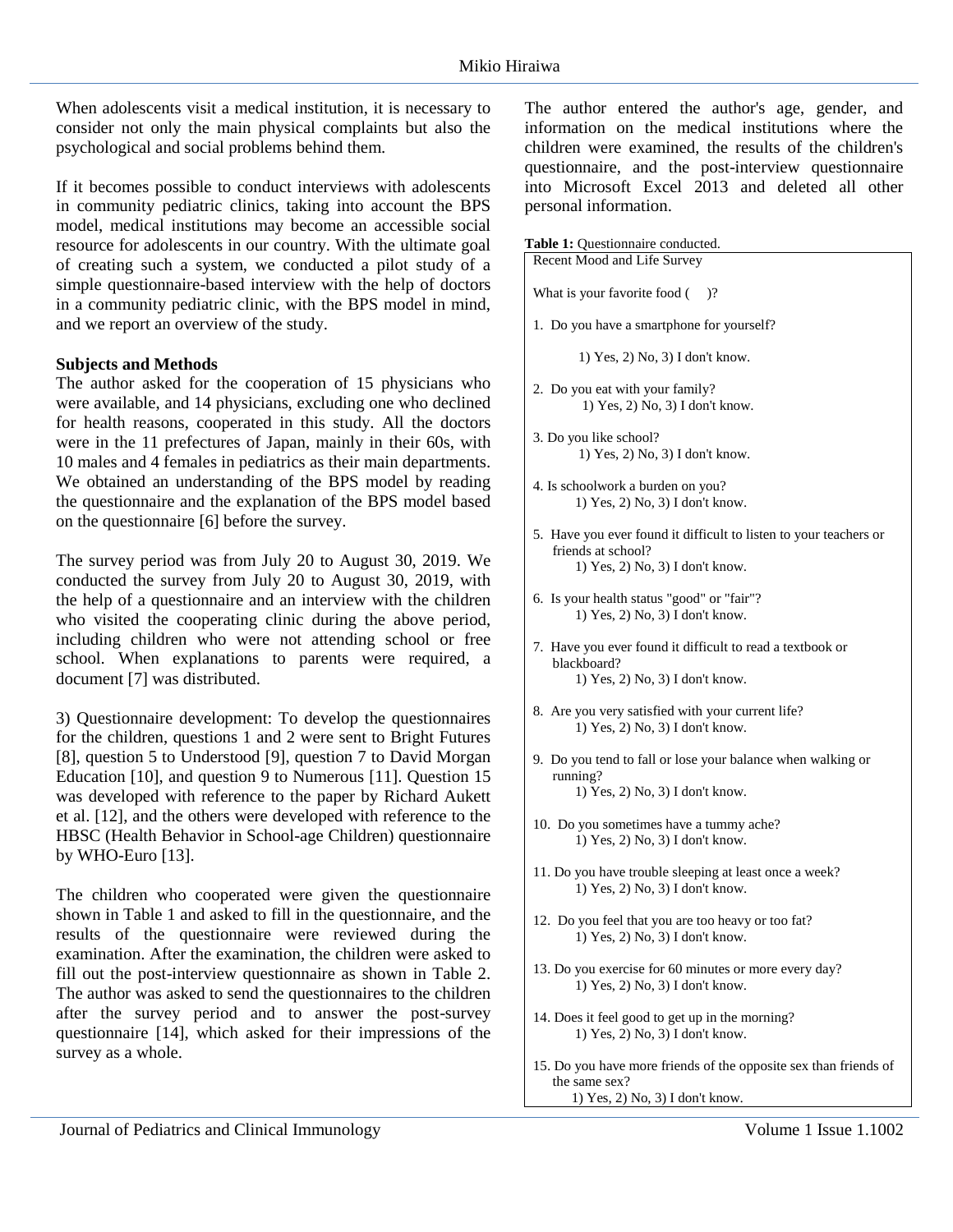**Table 2:** Questionnaires collected from physicians in combination with individual questionnaires Post-interview questionnaire with children.

Post-interview questionnaire with children

Place of interview (clinic, school, etc.)

Is your child a student at the school where he or she is a school doctor? (1) Yes (2) No (3) I don't know

How often do you get to meet this child? First time, second time, many times.

Reasons for the consultation: (1) Acute illness, (2) Chronic illness, (3) Indefinite complaints, (4) Vaccinations, (5) Others

## **Interview**

Was your child able to fill out the questionnaire? (1) Yes (2) No

Did your child fill out the questionnaire in about 3 minutes or less? (1) Yes (2) No (3) I don't know

What was the number of the question with the answer you were interested in?

Were the survey items useful for your interview? (1) Yes (2) No (3) I don't know

Approximately how long was the interview (minutes)?

How was your child's reaction?

Did you feel that your child might come to you for consultation again? (1) Yes (2) No (3) I don't know

Do you think these attempts are useful for interviewing adolescents? (1) Yes (2) No (3) I don't know

# **Ethical considerations**

When interviewing children at each medical institution, we asked them individually whether or not they were allowed to be interviewed, and we analyzed the children who gave their consent. The three children who did not give their consent were not included in the study results.

## **Results**

A total of 586 questionnaires and post-interview questionnaires were collected for a total of 586 pairs of children. Of these, 584 pairs (584 in number) were included in the study, excluding the two pairs whose age and gender were unknown. Table 3 shows the breakdown of age and gender. Clinic visits were less common after high school.

The responses from the children did not differ significantly from the previous reports, but there was a tendency to respond to questions 5, 7, 9, and 11 in one direction, with 15 respondents saying they did not know, and free entries.

A total of 564 children (96.6%) mentioned their first favorite food, and more than 50 responses were curry, fried chicken, sushi, meat and ramen. Mother's food was also mentioned in 7 cases.

|                              | Male | Female | Total |
|------------------------------|------|--------|-------|
| <b>Fifth Grade</b>           | 55   | 58     | 116   |
| Six Grade                    | 77   | 74     | 151   |
| Seventh Grade                | 51   | 42     | 93    |
| Eight Grade                  | 34   | 35     | 69    |
| Ninth Grade                  | 30   | 29     | 59    |
| High School Freshman         | 13   | 20     | 33    |
| High School                  | 17   | 16     | 33    |
| High School                  | 12   | 18     | 30    |
| Total                        | 292  | 292    | 584   |
| (I <sub>finite</sub> Person) |      |        |       |

**Table 3:** Number of Children and Students Targeted

(Unite Person)

Table 4 shows how many times the subject children had been to the clinic and Table 5 shows the reasons for the visit. Fewer than 7.7% of the children received the questionnaire at the first visit, and the majority (78.5%) had been to the clinic many times. Chronic illness was the most common reason for the visit, followed by acute illness, although 19.1% were interviewed at the time of immunization. Some children were seen for indefinite complaints.

#### **Table 4:** Number of Visits

| The First Visit  |                                                                   |
|------------------|-------------------------------------------------------------------|
| The Second Visit | 6.4                                                               |
| Frequent Visitor | 78.5                                                              |
|                  | $\sqrt{1}$ $\sqrt{1}$ $\sqrt{1}$ $\sqrt{1}$ $\sqrt{1}$ $\sqrt{1}$ |

(Units %)

#### **Table 5:** Reasons of the Visits

| <b>Acute Diseases</b> | 33.3         |
|-----------------------|--------------|
| <b>Diseases</b>       | 36.1         |
| Complaints            | 3.7          |
| Vaccination           | 19.1         |
| Others                | 9.5          |
|                       | (Units $%$ ) |

The results of the post-interview questionnaire, shown in Table 6, showed that almost all of the children completed the questionnaire, with the majority completing it within three minutes.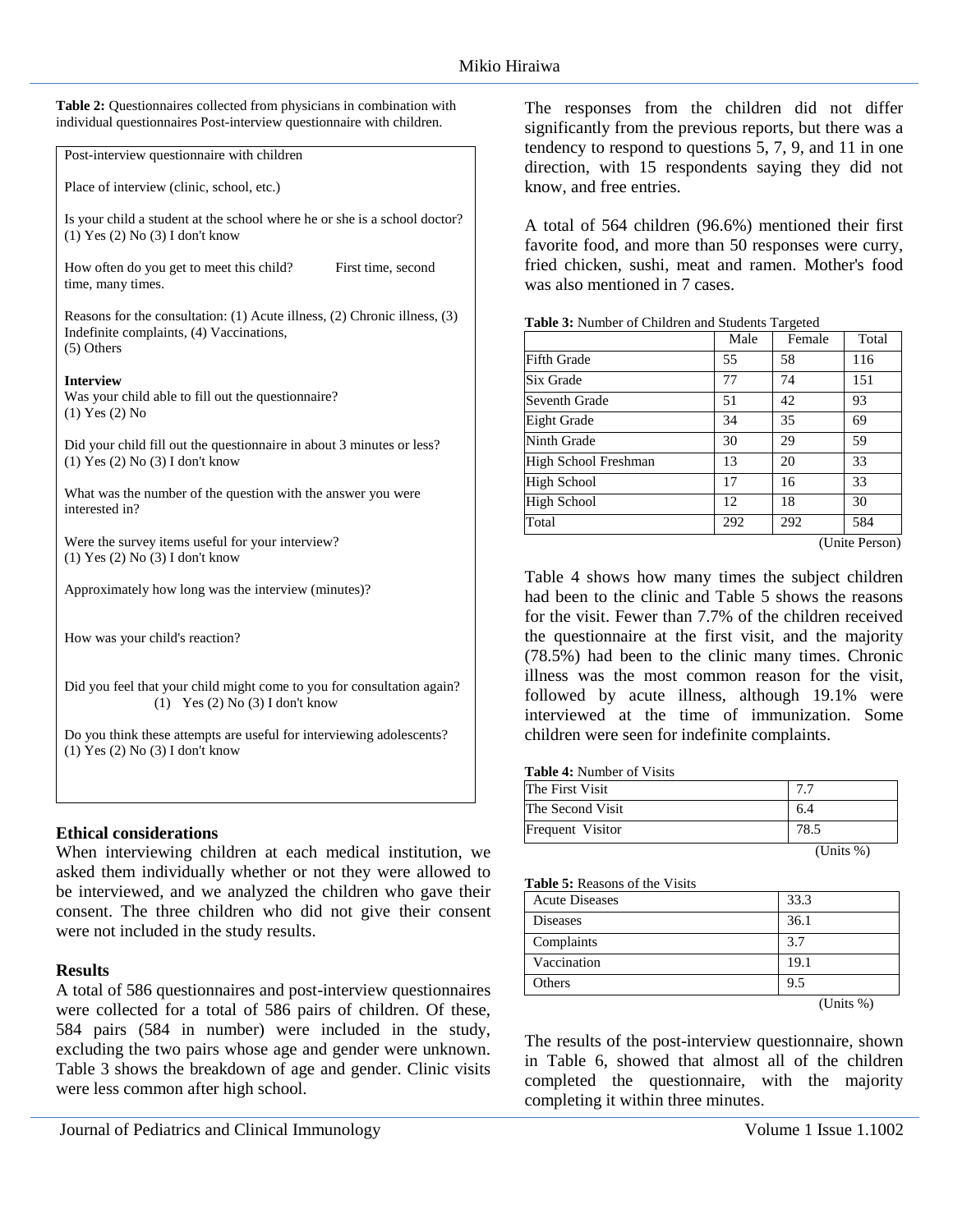A total of 527 responses (93.3%) indicated that the questionnaire items were useful for the interviews, and 506 (87.8%) felt that they might come back for more. Five hundred thirty-three (92.7%) indicated that these attempts were useful or not. In the actual interviews, 532 (92.7%) of the respondents said that the children talked to them.

| Post Interview               | Yes     | No     | I don't know |
|------------------------------|---------|--------|--------------|
| Fill out the questionnaire   | 99.3    | 0.7    |              |
| Within 3 minutes of filling  | 95.8    | 3.7    | 0.5          |
| the form                     |         |        |              |
| Was the item helpful         | 93.3    | 1.4    | 5.3          |
| They might come back         | 87.8    | 1.6    | 10.6         |
| Are these attempts useful?   | 92.7    | 0.3    | 6.9          |
|                              | Told me | It is  | others       |
|                              |         | boring |              |
| How does the children react? | 92.7    | 4.1    | 3.7          |
|                              |         |        | (Units %)    |

**Table 6:** Post Interview Questionnaire

The length of the interview was not listed in the table, but of the 571 respondents who stated it, 57.4% said it lasted less than 3 minutes, 30.6% said it lasted less than 5 minutes (88.0% when combined with 3 minutes or less), 5.9% said it lasted less than 10 minutes and 5.7% said it lasted more than 10 minutes. In the interview, the most common questionnaire items that the physician in charge of the children responded to as a concern were 146 abdominal pains, 97 not being able to get up in the morning, 87 too much weight, 81 study burden, and 74 not liking school. Fewer children responded that they were bothered by questions 5, 7, 9, and 11, which had a bias in the results of the children's earlier responses, and the same was true of question 15, which had a high number of "I don't know" responses from the children.

Table 7 shows the results of the responses throughout the entirety of the questionnaire and other responses requested at the time of return of the questionnaire and other materials; 11 people filled out the questionnaire, and the number of people in each is shown. Regarding the clarity and content of the questionnaire, 10 respondents found the questionnaire easy to understand, 1 respondent found it to be undecided, 9 respondents found it to be appropriate, and 2 respondents did not respond to the questionnaire. Nine respondents answered the questionnaire in less than three minutes and two responded in varying amounts.

Regarding items that were not shown in the table but might have been unnecessary, one respondent pointed out each of the following three items: 5. Difficulty in hearing speech, 9. Easy to fall down, and 15. More friends of the opposite sex than of the same sex.

One respondent each mentioned "problems", "relationship with classmates", and "sleeping hours" as items that they wished they had, and the item "10. sometimes painful tummy" suggested that it would be better to include all the complaints as "tummy etc.", and the item "13. exercise for 60 minutes or more every day" was pointed out by one respondent. In the "ka" category, many third-year junior high school students had retired from club activities during the summer holidays when the survey was conducted, and some respondents suggested that "three or more days a week" or "more than one day a week" would be sufficient.

Overall, nine respondents said that the interview took no more than five minutes, and two said it was scattered. Ten respondents answered that the interview was easy, one respondent said it was easy, one respondent said it was undecided, seven responded that the questionnaire was useful, and four responded that it was undecided. Six respondents said that the interview conversation was broadened by six people and five people said they were unable to say either way. When asked if it would be better if the current school checkups could be done at the clinic, six respondents could see each child individually, three felt it was cumbersome, and two, depending on the case, said it would be better if it could be done at the clinic. Overall, the overall impression of this trial was very positive, especially for the 8 who felt that it gave them a chance to talk with adolescents, but 6 responded that it would be better to involve schools and medical associations and think about it together.

In the free comments, it was a very good challenge, we were able to chat about it in a good way, it could be immediately useful for children with complaints, we were able to go to places that we couldn't go in the normal interview, it was also helpful to see how they responded in the interview, I don't think the current school physicals are helpful, and I think the current school screening Comments were made that it could be used, that it could be done for all of us at school, that a version for special needs schools might be needed, and that it was felt that it would be difficult for the first visit, as well as comments such as talking to a child who came in for vaccinations and found problems, and that it led to the discovery of an unmarked case of child abuse.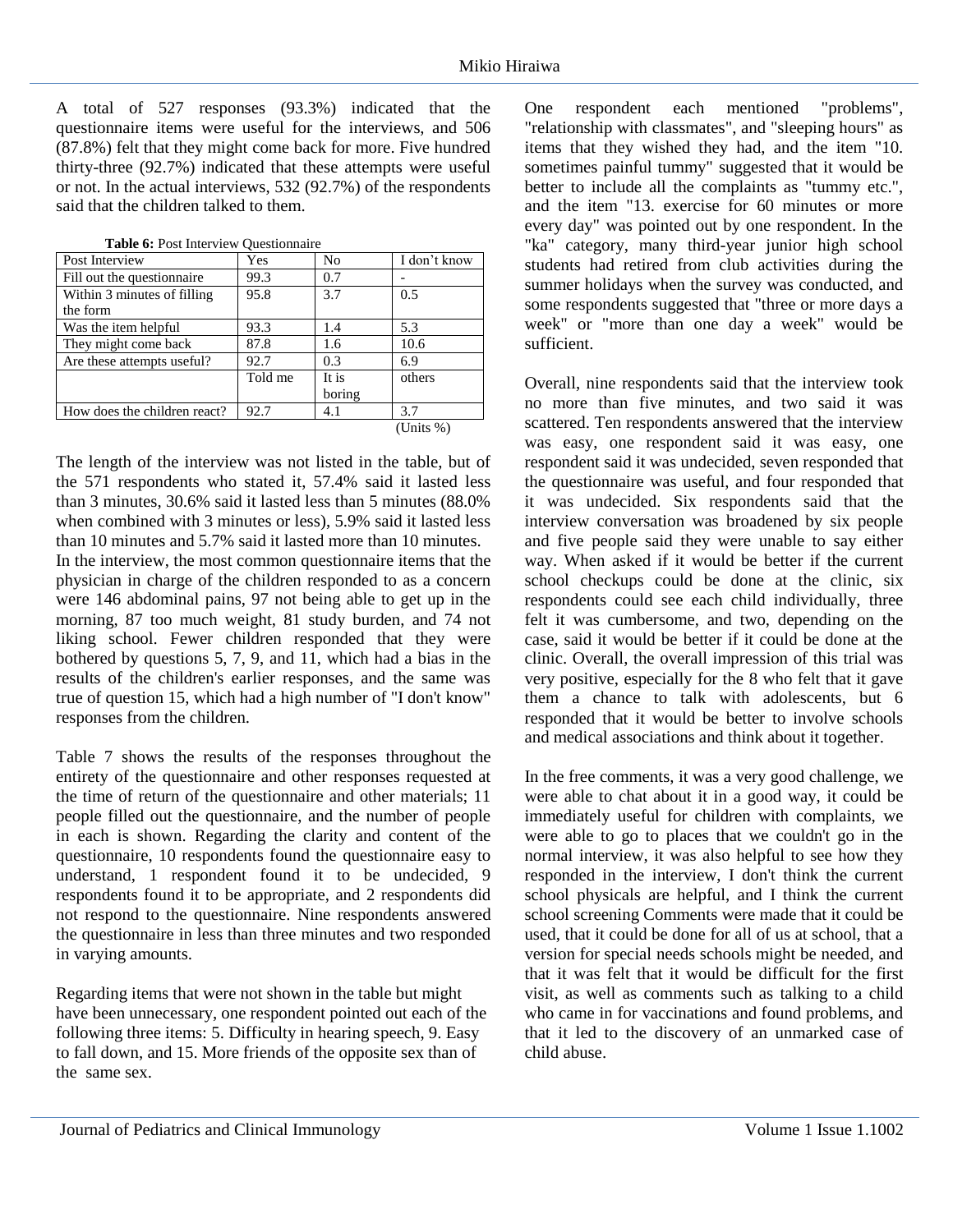| Table 7: From the Post-Survey to medical Institutions |  |
|-------------------------------------------------------|--|
|-------------------------------------------------------|--|

| <b>Suever Clarify</b>             | Easy to understand | 10/11    |
|-----------------------------------|--------------------|----------|
|                                   |                    |          |
| <b>Questionnaire Contents</b>     | Appropriate        | 9/11     |
| Survey response time              | Within 3 minutes   | 9/11     |
| Interview time                    | Within 5 minutes   | 9/11     |
| Interview was easy?               | Easy to do         | 10/11    |
| The Questionnaire                 | Helpful            | 7/11     |
| Spreading the conversation        | Good               | 6/11     |
| Medical checkup                   | Preferred          | 6/11     |
| The opportunity to talk to        |                    | 8        |
| adolescent child                  |                    |          |
| No major changes from the past    |                    | 2        |
|                                   |                    |          |
| It should be institutionalized    |                    | 3        |
| I don't want to be because I will |                    | $\theta$ |
| be to busy                        |                    |          |
| I want get schools and medical    |                    | 6        |
| associations involved             |                    |          |

## **Discussion**

Until now, school physical examinations have focused on physical findings in groups and not on psychological and social approaches [2]. Although the importance of these findings has not been denied, it has been difficult to find an appropriate method for examining them, partly because it is difficult to do so in a group setting. With the cooperation of the authors, Tazawa et al. [15] proposed a 21st century questionnaire in 2008, but the number of items in the questionnaire is about 50, and it takes more than 10 minutes to fill out the questionnaire.

Internationally, the bio-psycho-social model proposed by Engel (5] has been gaining popularity since the early 2000s [16] and is now an indispensable concept in general practice [8].

However, in Japan, as mentioned above, although experts have proposed time-consuming tools, the hurdles are high for practicing physicians, and the concept has not yet become widespread.

In light of the current situation, we have been keenly aware of the importance of creating a system that can be filled out easily and that can be used to conduct interviews and interviews easily. Because the questionnaire for vaccination consists of about 15 items that can be filled out in about 3 minutes, we created a questionnaire in accordance with this questionnaire and distributed explanations of the questions based on the BPS model to participating physicians in advance. Of the BPS, questions about P and S, i.e., psychology and society, are part of the psychological interview, but the interview should not be conducted on a spurof-the-moment basis, but with some idea of the flow beforehand, and although the semi-structured interview cannot be easily conducted in an outpatient clinic, it must be at least somewhat reproducible [17].

With this in mind, we tried a method in which children were asked to fill out a questionnaire beforehand, and they were asked to speak while looking at the questionnaire. Reproducibility and stability are important in general clinical practice as well, and the clinical path [18] is becoming more common in Japan, regardless of the department.

In the present trial, a question on favorite food was placed at the beginning of the pre-questionnaire; 96.6% of the children filled in a variety of answers, which may have been an easy introduction to the interview. The entire pre-interview questionnaire was generally completed within three minutes, and 88% of the interview time was less than five minutes, and we believe that examining the quality of the questionnaire will be a good basis for future work. However, based on the bias of the questionnaire's response results and the suggestions of the participating physicians, we proposed a revision of the questionnaire to exclude 5, 7, 9, 11, and 15 from the original questionnaire, to add "etc." to 10 for abdominal pain, and to 13 for exercise "at least once a week" instead of daily.

The previous questionnaires were designed to identify disorders and diseases, but this time, by asking questions about health and lifestyle, we aim to encourage children to think about their own health and lifestyle, rather than to find a disease, and to foster their own health literacy.

As a result of this survey, the number of high school students examined by the clinic was lower than that of elementary and junior high school students.

In order to function as a social resource as a family doctor in the community, it is necessary to form a relationship with the doctor from elementary school so that the children can talk about issues other than physical complaints.

In developing this questionnaire for children, we did not include questions about bullying, sex, drinking/smoking, screen time on phones or computer